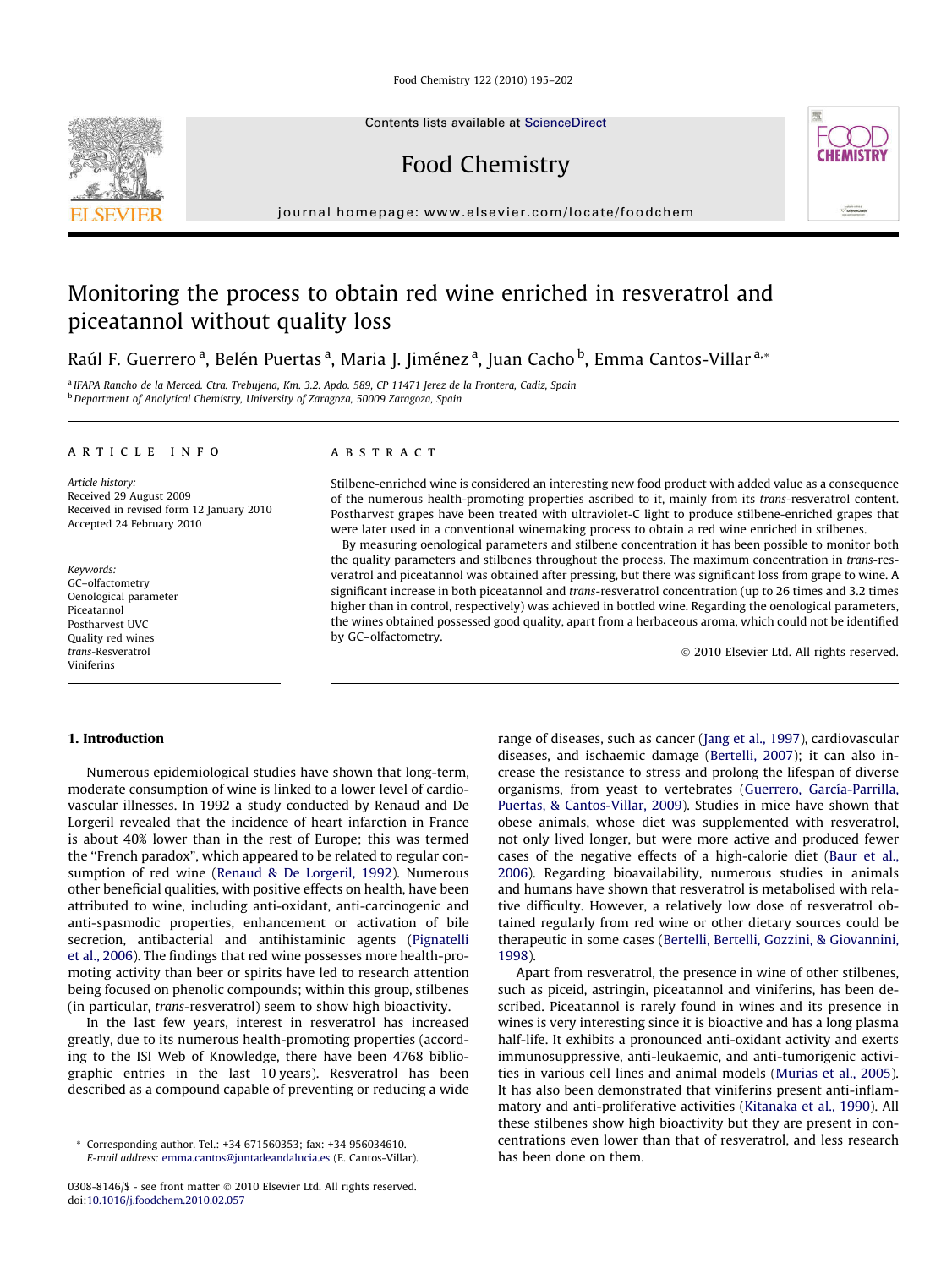Dietary sources of resveratrol are rather limited, grapes and their derivatives being the main source [\(Guerrero et al., 2009\)](#page--1-0). Resveratrol is found in the seed and skin of grapes (not in the flesh) and, hence, in grape juice and wine. Its concentration in red wine is higher than in white one because in red winemaking the must, grape skin and seed are in contact during the whole fermentation process. The amount of resveratrol in wines varies widely depending on many factors: grape variety, geographic region, agronomic factors, climate, plant stress conditions and oenological practices all have an influence [\(Bavaresco, 2003\)](#page--1-0). Regarding optimum oenological practices for increasing resveratrol content, all the processes that maximize the extraction of phenols from skin are recommended ([Vrhovsek, Wendelin, & Eder, 1997\)](#page--1-0). It is difficult to predict the amount of resveratrol in wines because of many factors affecting resveratrol biosynthesis.

Different strategies can be undertaken to increase the concentration of stilbenes in grape, since these compounds are phytoalexins and, therefore, can be induced via different kinds of stress. In particular, postharvest treatment of grapes by ultraviolet-C light (UVC) has been suggested as suitable stress-promoting technology to obtain stilbene-enriched wine under laboratory conditions [\(Can](#page--1-0)[tos, Espín, & Tomás-Barberán, 2003](#page--1-0)); however, the validity of the process needs to be confirmed in a standard-scale experimental winery as a prior step to industrial-scale production. Stilbene-enriched wines potentially offer added value compared to traditional wines ([Barreiro, Colombo, & Cantos, 2008\)](#page--1-0).

In this study, the winemaking process has been monitored both by oenological parameters and by content in stilbene compounds, to obtain a stilbene-enriched wine of standard quality, using grapes enriched by postharvest UVC treatment. In addition, the organoleptic characteristics of the resulting wine were also investigated using a tasting panel and GC–olfactometry.

### 2. Materials and Methods

#### 2.1. Reagents

trans-Resveratrol and piceatannol were purchased from Sigma– Aldrich (Madrid, Spain). The trans isomers were transformed to cis forms under UV light. Acetic acid, dichloromethane, formic acid and methanol, all of analytical grade, were supplied by Panreac (Barcelona, Spain). Ultrapure water from a Milli-Q system (Millipore Corp., Bedford, MA) was used throughout this research.

#### 2.2. Grapevine

The local red grape variety Jaen tinto (Vitis vinifera) was grown in Jerez de la Frontera (IFAPA, Rancho de la Merced). Ripeness of the grape (sugars, acids, pH and berry weight) was monitored to determine the optimum harvest date (data not shown).

#### 2.3. UVC treatment and storage period

The UVC was carried out according to the procedure described by the patent WO/2002/085137; ES 2177465. Briefly, grapes were irradiated inside a system of 34 UV-C lamps (G30T8; Silvania, Danvers, MA) – 17 each on top and bottom panels – with a theoretical power of 510 W and an average flow velocity of 14.72 mW/cm2 (Vilber Lourmat VLX 254 radiometer; Vilber Lourmat, Mame-la-Valle, France) for 60 s at 42 cm. The parameter ''maximum day" (Dm) was defined as the number of days elapsed after UVC treatment to achieve the maximum trans-resveratrol concentration in grapes. Harvested grapes were divided into three batches [\(Fig. 1\)](#page--1-0): the first batch (named CT–CT) was processed immediately after harvesting, starting winemaking without any prior treatment or storage of grapes. The second batch (CT) was stored at 20  $\degree$ C (without irradiation) after harvesting until Dm was reached. The third batch (UV) was irradiated with UVC after harvesting and stored at 20 °C until Dm. The temperature of 20 °C was found to be the optimum for obtaining a balance between the synthesis of stilbenes and the deterioration of grape quality (unpublished data). Each batch was processed in triplicate.

#### 2.4. Red winemaking process

The grapes were de-stemmed, crushed and placed in a 50-l steel vessel (the CT–CT batch immediately after harvesting and the other two batches after being stored for 3 days) Pectolytic enzymes (3 g/ 100 kg, Vinozym Vintage FCE, Novozymes, Bordeauz, France) and sulfur dioxide (70 mg/kg) were added to maximize extraction and to protect the must. One day later, fermentation was started after yeasting (Actiflore F5, Laffort, Spain), and temperature was maintained at  $27 \pm 1$  °C during alcoholic fermentation (AF). As soon as the tumultuous fermentation had finished (density 999 g/l), the wine was vatted: the free-run wine was decanted and the solid parts were placed in a pneumatic press (Willmes, Germany) to obtain the press-run wine, which was mixed with the free-run wine to form the press wine. For the malolactic fermentation, lactic bacteria Oenococcus lacti (1 g/hl, Challenge Easy ML, Sepsa-Enartis, Spain) and nutrients (20 g/hl Nutriferm ML, Sepsa-Enartis, Spain) were used. When this stage of the process was finished, the wine was decanted into another vessel, eliminating the first lees (racking), and wines were rendered inert (using  $N_2$ ) and stored in a cold chamber (at  $0 °C$ ) until clarification (using  $10 g/hl$  egg white albumin, Laffort, Bordeaux, France). Finally, the wine of each batch was bottled. A complete diagram of the process is shown in [Fig. 1](#page--1-0). During each step of the process, both the oenological parameters and the content in stilbenes were determined. In addition, samples were taken from both the skins (solid phase) and the must-wine (liquid phase) for analysis of the stilbene content on each day of the AF.

#### 2.5. Stilbene extraction

Stilbenes were extracted from solid samples (grape skin and pomace) according to the procedure previously described by authors [Guerrero, Puertas, Fernández, Palma, and Cantos \(2010\).](#page--1-0) Regarding liquid samples (must, lees and wines) stilbene extraction was performed following other authors ([Bavaresco, Pezzutto,](#page--1-0) [Ragga, Ferrari, & Trevisan, 2001](#page--1-0)). All extractions were conducted in triplicate, in the dark and at low temperature to avoid the occurrence of oxidation and isomerisation processes.

#### 2.6. UPLC and HPLC analysis

Stilbenes were identified using an ACQUITY Ultra Performance LCTM system and were quantified by HPLC-DAD. The methods followed have recently been described in detail by [Guerrero et al.](#page--1-0) [\(2010\).](#page--1-0) Briefly, stilbenes were identified using an ACQUITY Ultra Performance LCTM system (Waters, Milford, MA) linked simultaneously to both a PDA 2996 diode array detector (Waters) and an ACQUITY triple quadrupole mass spectrometer (Waters MS Technologies, Manchester, UK), equipped with an electrospray ionisation (ESI) source operating in negative mode. MassLynxTM software (Version 4.0, Waters) was used to control the instruments, and for data acquisition and processing. In order to quantify stilbenes, a Waters HPLC system with a Model 1525 pump, a Waters 996 diode array detector and a Waters 474 fluorescence detector was used.